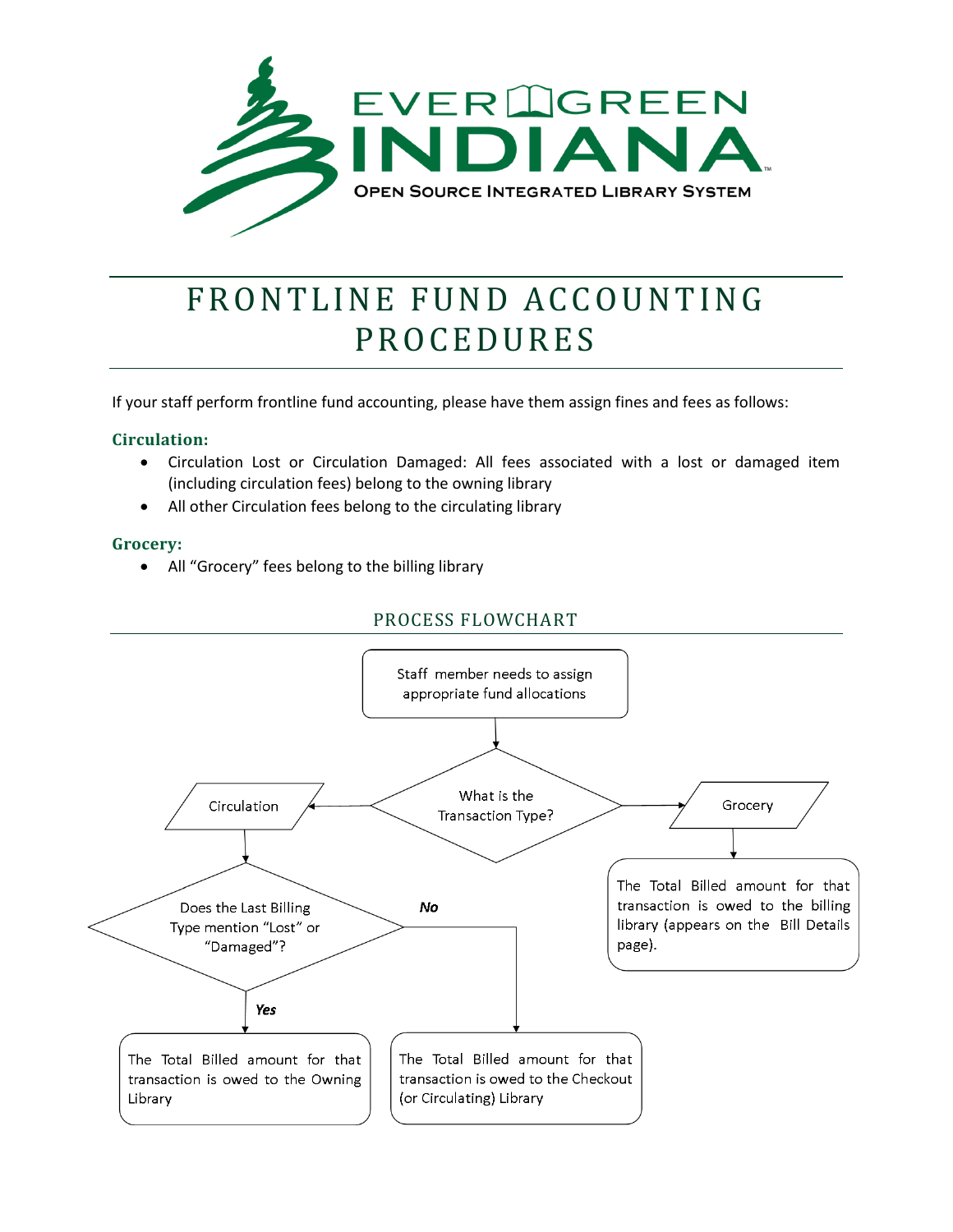A patron's Billing Summary page appears as follows:

| <b>Current Bills</b>                                       |                                                                                                                     |                           |                                                             |                   |                         |          |                                              |                          |                   |                  |               |                 |
|------------------------------------------------------------|---------------------------------------------------------------------------------------------------------------------|---------------------------|-------------------------------------------------------------|-------------------|-------------------------|----------|----------------------------------------------|--------------------------|-------------------|------------------|---------------|-----------------|
| <b>Total Owed:</b><br>34.00<br><b>Total Checked: 34.00</b> |                                                                                                                     |                           | Refunds Available: 0.00<br><b>Credit Available:</b><br>0.00 |                   |                         |          | Pay Bill<br><b>Payment Type</b><br>Cash<br>۰ |                          |                   |                  |               |                 |
|                                                            |                                                                                                                     |                           |                                                             |                   |                         |          |                                              | <b>Payment Received:</b> |                   |                  |               |                 |
|                                                            |                                                                                                                     |                           |                                                             |                   |                         |          |                                              | Annotate Payment         |                   | See Distribution |               | Apply Payment!  |
|                                                            | <b>Bill Patron</b><br>Red Items are still Checked Out<br><b>History</b><br><b>Actions for Selected Transactions</b> |                           |                                                             |                   |                         |          |                                              |                          |                   |                  |               |                 |
| #                                                          |                                                                                                                     | <b>Balance Owed</b>       | <b>Type</b>                                                 | Last Billing Type | Checkout  Owning  Start |          |                                              | <b>Total Billed</b>      | <b>Total Paid</b> | Title            |               | Paymen 母        |
|                                                            |                                                                                                                     | $\times$ 3.00             | circulation                                                 | Long Overdue      | ABCPL                   | ABCPL    | 9/12/12 10:48 AM 25.00                       |                          | 22.00             | Far Away         |               | 0.00            |
| $\overline{\mathbf{2}}$                                    |                                                                                                                     | 5.00<br>✓                 | circulation                                                 | Overdue materials | ABCPL                   | ISLI     | 9/20/12 12:40 PM 5.00                        |                          | 0.00              | Fun In Indy      |               | 0.00            |
| 3                                                          |                                                                                                                     | 25.00<br>✓                | circulation                                                 | Lost Processing   | ABCPL                   | ISLI     | 10/16/13 10:56  25.00                        |                          | 0.00              | Fun In Indy      | 0.00          |                 |
| 4                                                          |                                                                                                                     | $\times$ 1.00             | grocery                                                     | Copies            |                         |          | 10/22/13 11:03  1.00                         |                          | 0.00              |                  |               | 0.00            |
|                                                            |                                                                                                                     | Check All<br>List Actions | Uncheck All                                                 | Check All Refunds | <b>Print Bills</b>      |          |                                              |                          |                   |                  |               | Receipt Options |
|                                                            |                                                                                                                     |                           |                                                             |                   |                         |          |                                              |                          |                   |                  |               |                 |
|                                                            |                                                                                                                     | Voided this session: 0.00 |                                                             |                   |                         | Pending: | <b>Payment</b><br> 0.00                      | Change<br>0.00           | <b>Total:</b>     | Owed<br>34.00    | <b>Billed</b> | Paid            |
|                                                            | <b>Change Due Upon Payment: 0.00</b>                                                                                |                           |                                                             |                   |                         |          |                                              | Checked:                 |                   | 56.00            | 22.00         |                 |
|                                                            | 34.00<br>56.00<br>22.00<br>Convert Change to Patron Credit                                                          |                           |                                                             |                   |                         |          |                                              |                          |                   |                  |               |                 |

The first 3 bills are "Circulation" type transactions. Line 1 and 2 do not mention lost or damaged fees and are assigned to the circulating (Checkout) library. Line 3 is associated with a lost item and the fees are assigned to the Owning library.

*Please note that there are 2 circulations for the same item represented here (Fun In Indy). This demonstrates how bills are assigned if an item is overdue, renewed, and then later declared lost. The original circulation fees remain with the circulating library while any new circulation fees associated with the lost item are tied to the new transaction which is owed to the owning library.*

For the "Grocery" type bill, the staff member must open up "Full Details" (either by right clicking on the selected line or selecting the line and then clicking on "Actions for Selected Transactions" to bring up the menu).